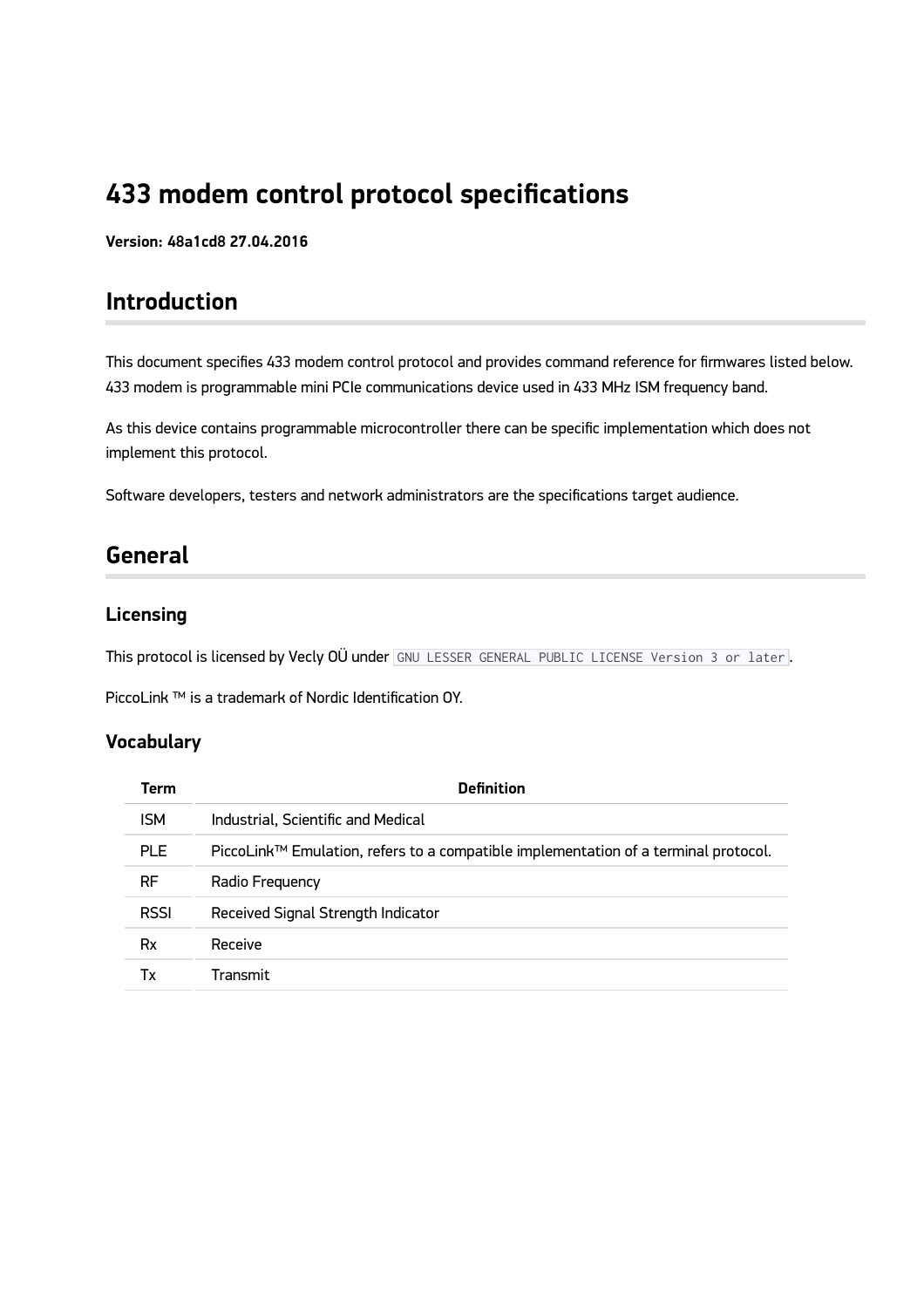### **Protocol applicability**

This protocol is used in following firmwares provided by Vecly:

| Firmware name | <b>Description</b>                                                         |
|---------------|----------------------------------------------------------------------------|
| m433-picco-fw | Piccolink ™ RF protocol implementation for mobile barcode and RFID scanner |
| m433-test-fw  | Modem testing firmware                                                     |

Not all commands are implemented in firmwares listed above. Please refer to particular firmware specifications for implemented commands. List of all possible commands is provided for consistency reasons and not to implement same command with different functionality in different firmwares.

### **Host communications interface**

Protocol is implemented for serial port via USB communications device class. Both data and control messages are exchanged in same single serial port.

#### **Air interface**

This protocol does not specify air interface (RF parameters). Refer to specific firmware specifications for detailed information.

#### **Message frame structure**

| DC <sub>1</sub> | LENGTH | <b>COMMAND</b>    |               | ARGUMENTS                                                             |
|-----------------|--------|-------------------|---------------|-----------------------------------------------------------------------|
| Field           |        | Length<br>(bytes) | <b>Values</b> | <b>Description</b>                                                    |
| DC <sub>1</sub> |        |                   | 0x11          | Control message start identifier. ASCII character<br>device control 1 |
| LENGTH          |        |                   | bytes         | Payload length. Number of bytes in arguments section                  |
|                 |        |                   | 0x00          | For messages without arguments                                        |
| <b>COMMAND</b>  |        |                   | bytes         | Command identifier. See list of commands below                        |
| ARGUMENTS       |        | Variable          | bytes         | Arguments to command. Number of bytes depends on<br>command type      |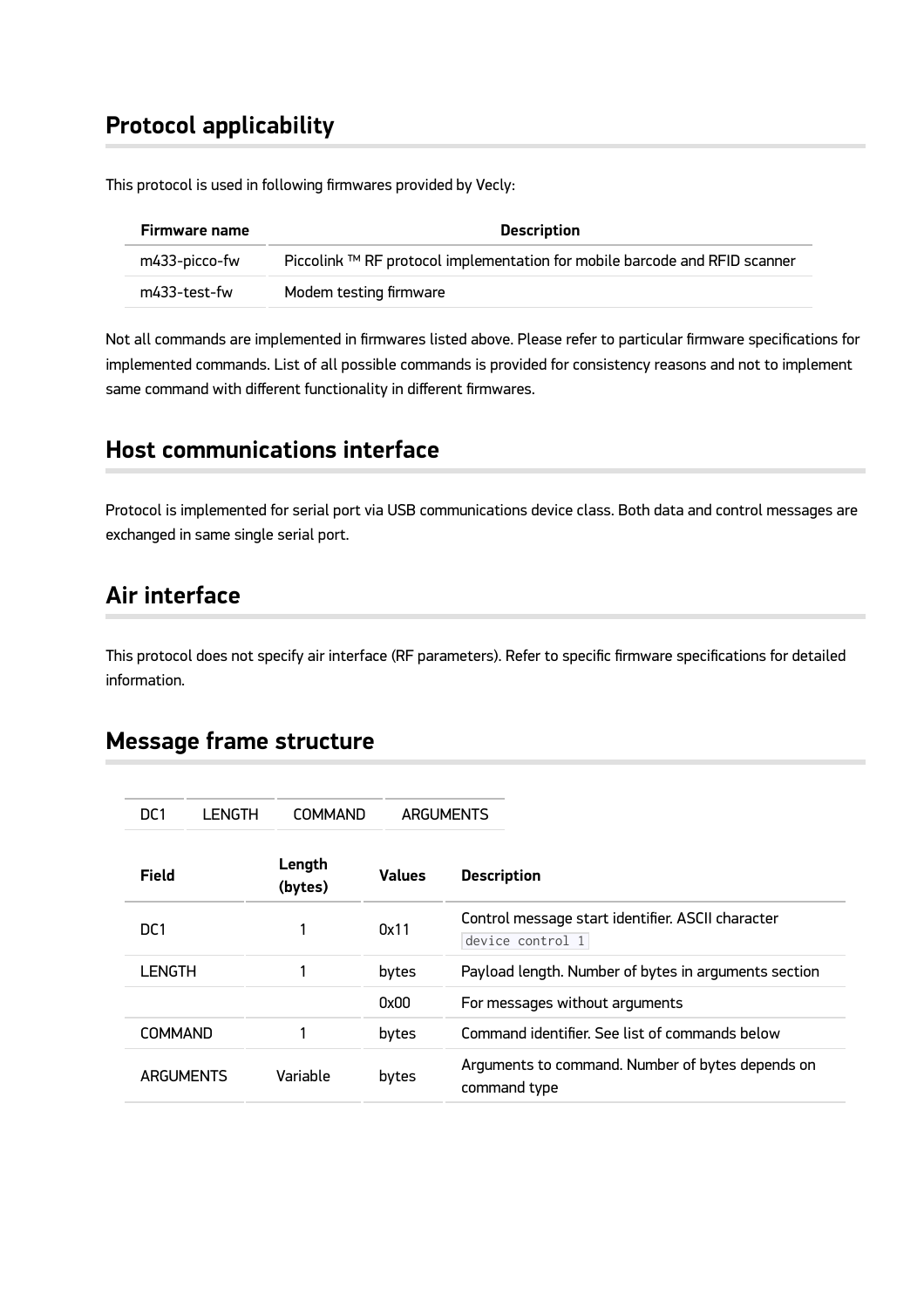# **Commands from Host PC to modem**

| <b>Command</b> | <b>Arguments</b>         | <b>Description</b>                                             |
|----------------|--------------------------|----------------------------------------------------------------|
| 0x02           | $\overline{\phantom{a}}$ | Launch bootloader to allow modem firmware (user code) update   |
| 0x03           |                          | Request modem firmware name                                    |
| 0x04           | $\blacksquare$           | Request modem firmware version                                 |
| 0x06           | PA table no.             | Set TX power                                                   |
| 0x07           | Channel on.              | Set RF channel                                                 |
| 0x08           |                          | Activate transceiver idle mode                                 |
| 0x09           |                          | Activate continuous RX mode                                    |
| 0x0a           |                          | Set RSSI reporting                                             |
|                | 0x00                     | Disable continuous RSSI reporting                              |
|                | 0x01                     | Report last received message RSSI                              |
|                | 0x02                     | Report received message RSSI continuously before every message |
| 0x10           |                          | Transmit unmodulated carrier                                   |
|                | 0x00                     | Tx off                                                         |
|                | 0x01                     | Tx on                                                          |
| 0x11           |                          | Report received carrier RSSI                                   |
|                | 0x00                     | Rx off                                                         |
|                | 0x01                     | Rx on                                                          |
| 0x12           |                          | Static text periodic transmission in ASK                       |
|                | 0x00                     | Tx off                                                         |
|                | 0x01                     | Tx on                                                          |
| 0x13           |                          | Static text periodic transmission in GFSK                      |
|                | 0x00                     | Tx off                                                         |
|                | 0x01                     | Tx on                                                          |